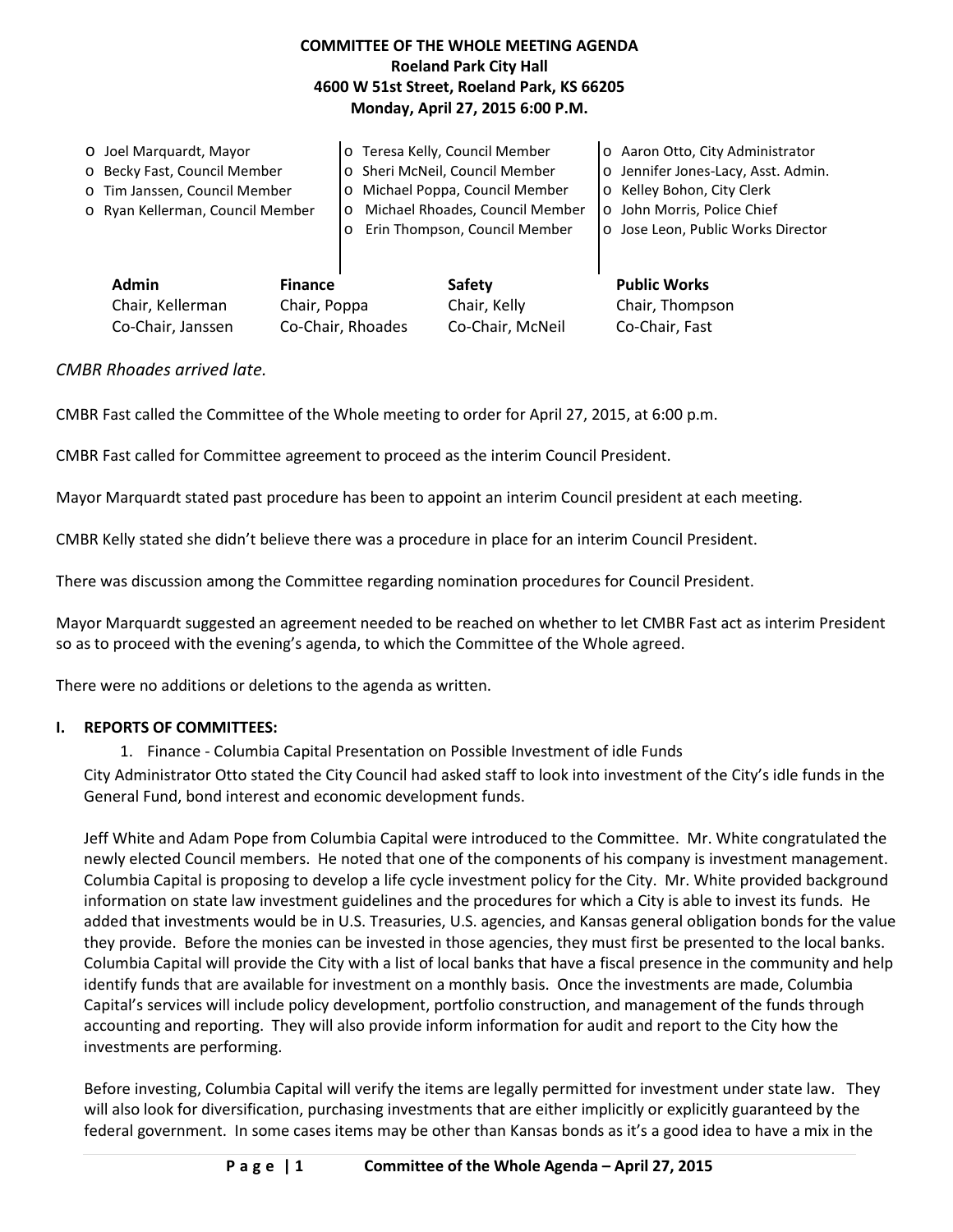portfolio. They will pay attention to credit quality and geographic distribution when buying bonds. The goal for the City would be to optimize the return on portfolio, but keeping the monies safe so as not to lose its investment.

Mr. White stated his company will spend time diagnosing how much liquidity the City needs on a recurring basis and how much it has needed historically on an extraordinary basis. Once those fund amounts are determined anything remaining would be eligible for investment. Mr. White has worked with Ms. Jones-Lacy reviewing the past 36 months of actual expenditures of the City and analyzing the data. From that he has developed a general idea of the City's spending habits and what types of investments could be possible.

Mr. White fielded questions from the Committee regarding the relationship process with Columbia Capital, noting that the next step would be to put a formal engagement agreement on a Council agenda.

Mr. Otto noted that once an agreement is in place to have Columbia Capital appointed as the City's investment manager, it would take approximately six weeks to work through the plan and another month or two to acclimate working together.

The Committee discussed different investment options and possible risks to the City.

CMBR Kellerman stated he would like to wait through budget process before making a decision. Mayor Marquardt stated he sees this as a low risk move and would like to recommend moving forward to the Council. CMBR McNeil stated her agreement with the Mayor.

The Committee agreed with a majority of six to move to move to Council a vote on entering into an agreement with Columbia Capital to invest the City's idle funds.

CMBR Kelly requested if anyone had questions at the Council meeting to please have them forwarded to City Clerk Bohon within the week so Columbia Capital can review them. Mr. White stated he would be prepared to answer those questions at the Council meeting.

## 2. Finance - February Financials

City Administrator Otto presented the numbers for the February noting that City revenues are solid at 30.76 percent with overall expenses at 11.34 percent. He noted that total revenue is down \$1,548, but is less than 0.1 percent compared to budget. General Fund revenue from the 3/8th cent sales tax is about 3.5 percent below budget. Staff will continue to watch that number. Franchise fees are doing well, up by almost \$20,000. Mr. Otto stated he didn't believe the City would see an increase in franchise fees with the arrival of Google Fiber, as that would be more of an offset from people switching services and would not be new business. Court fines came in higher, up \$16,600. Mr. Otto added that they are not at the point to begin using the state set-off system as staff still needs to research further to obtain personal information in the identification of older tickets. City expenditures are down \$186,000 or 24 percent, but do not include cost-deferred costs such as the pool. County sales tax figures are running about 2.3 percent higher than projected.

Mr. Otto stated the March information has just come and will work to get that information to the Committee as soon as possible.

## 3. Finance - Fee Resolution Update

City Administrator Otto stated that as part of the ongoing dialogue with the management and owners of the Boulevard Apartments there has been good conversation with regards to security, infrastructure and the inspections of apartments. It was noted that some furnaces, air conditions and water heaters have been installed at the complex without being inspected by the City. Mike Flickinger, the Building Office for the City, has gone to the complex to review the installation process. It was also noted that currently each unit is paying the full rate on an inspection. Staff has brought forward a proposal to reduce the rate by a third as apartment management normally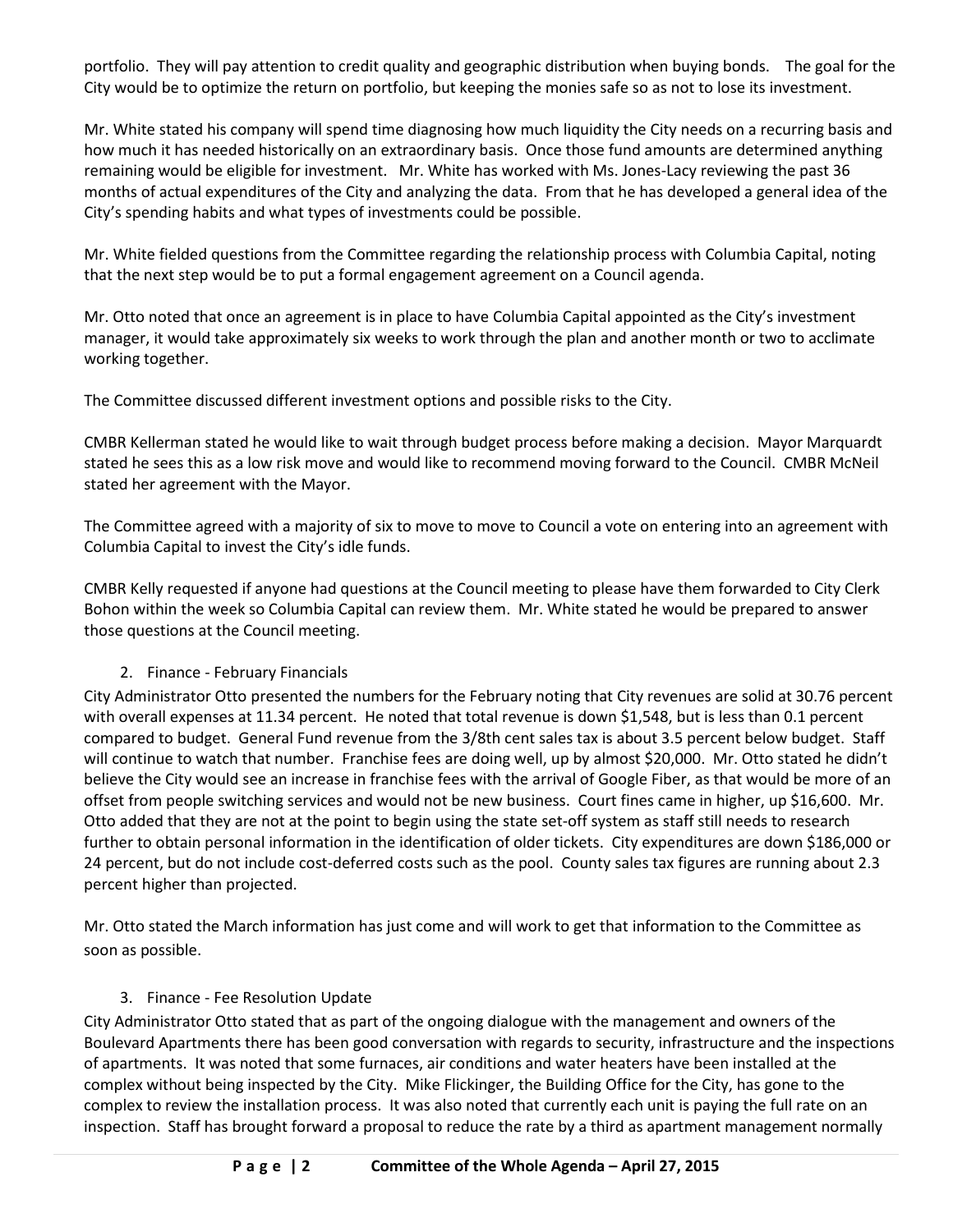replaces 20+ heater-air conditioning-furnaces annually, which would result in only one trip to the City saving both time and money. The proposal if approved would begin July  $1<sup>st</sup>$ .

The Committee agreed to move forward to Council the proposal for the fee reduction for the Boulevard Apartments.

# 4. Finance - 2016 Solid Waste Fee

The Committee agreed to move forward to City Council an agreement to keep the fees the same for the joint 2016 solid waste contract. Mr. Otto noted that previously an agreement was entered into with Westwood and Fairway for a joint trash bid which provides weekly pickup of trash and unlimited recycling.

Staff also evaluated eliminating the City's leaf pickup program, but found it save the City \$20,000 to 25,000 for keeping the program since the other program costs such as salaries are fixed.

## 5. Finance - Review CIP 2016-2020

Mr. Otto provided printed copies of Capital Improvement Plan (CIP) chart for Committee. He noted that in final form it will appear much as it does in the packet. The report will be looking at the next three years and the source of funds for the City. Mr. Otto added it is a document that is continually evolving and asked for patience of Committee as it is worked on. The CIP includes items that are have a life span of several use, are usually over \$5,000, and consists of infrastructure, equipment, and items that make the City function in terms of providing services. Once the Governing Body adopts the CIP, it then gets fed into the budget to ensure its funding. Mr. Otto concluded that adoption of the CIP does not mean the funding of all the projects.

Police Chief Morris addressed the Committee on the needs his department has to keep running. They include: police vehicles, police equipment, and emergency equipment inside the vehicles, the mobile data terminals, in-car cameras, body cameras, radar units, weapon replacements and Tasers. Chief Morris noted that vehicles rotate every five years, plus or minus, depending on the integrity of the vehicle, the same with emergency equipment. He added that with the new vehicles a lot of the older equipment cannot be put back into the new car such as emergency cages, transport seats and consoles, thus requiring a new purchase. Chief said the department has purchased new in-car computers that have a three-year protection plan which will hopefully extend the life of the computers. In-car cameras are the most expensive piece of electronic equipment for the department. They have purchased body cameras with a life expectancy of two-plus years. Also four new Tasers were purchased with an insurance plan. New radio units were also purchased with an expected use term of three to five years.

CMBR Kelly thanked Chief Morris for compiling and presenting the information to the Committee.

City Administrator Otto noted the City is looking at ways to re-purpose police vehicles to other departments to extend their use.

Public Works Director Leon noted in compiling his list the focus was on needs of the Public Works Department and not needs. The first item to be replaced is to be a Skid Steer that was originally purchased in 1996. While the equipment is still working, it is well past its life expectancy and fears are of it breaking down on the job. It is anticipated with the savings realized from the agreement with Fairway on the salt dome a new Skid Steer will be purchased. His department is working towards saving money for vehicle replacement as well as some big ticket items.

Mr. Leon's CIP lays out a five to six-year plan to address the stormwater corrugated metal pipe issues in certain areas of the City, but concentrated in the general area around Roe & Elledge. They are CARS streets and will receive 50 percent of road construction improvements paid for through the program. He will coordinate the repairs for Roe Lane when it becomes CARS eligible again in 2018. The goal is to replace the corrugated metal piping, which is well past its life expectancy of 35 to 40 years, with concrete that has a life expectancy of 100 years. Mr. Leon showed the Committee a map rating the critical, fair and poor areas of the corrugated metal noting that they will be addressing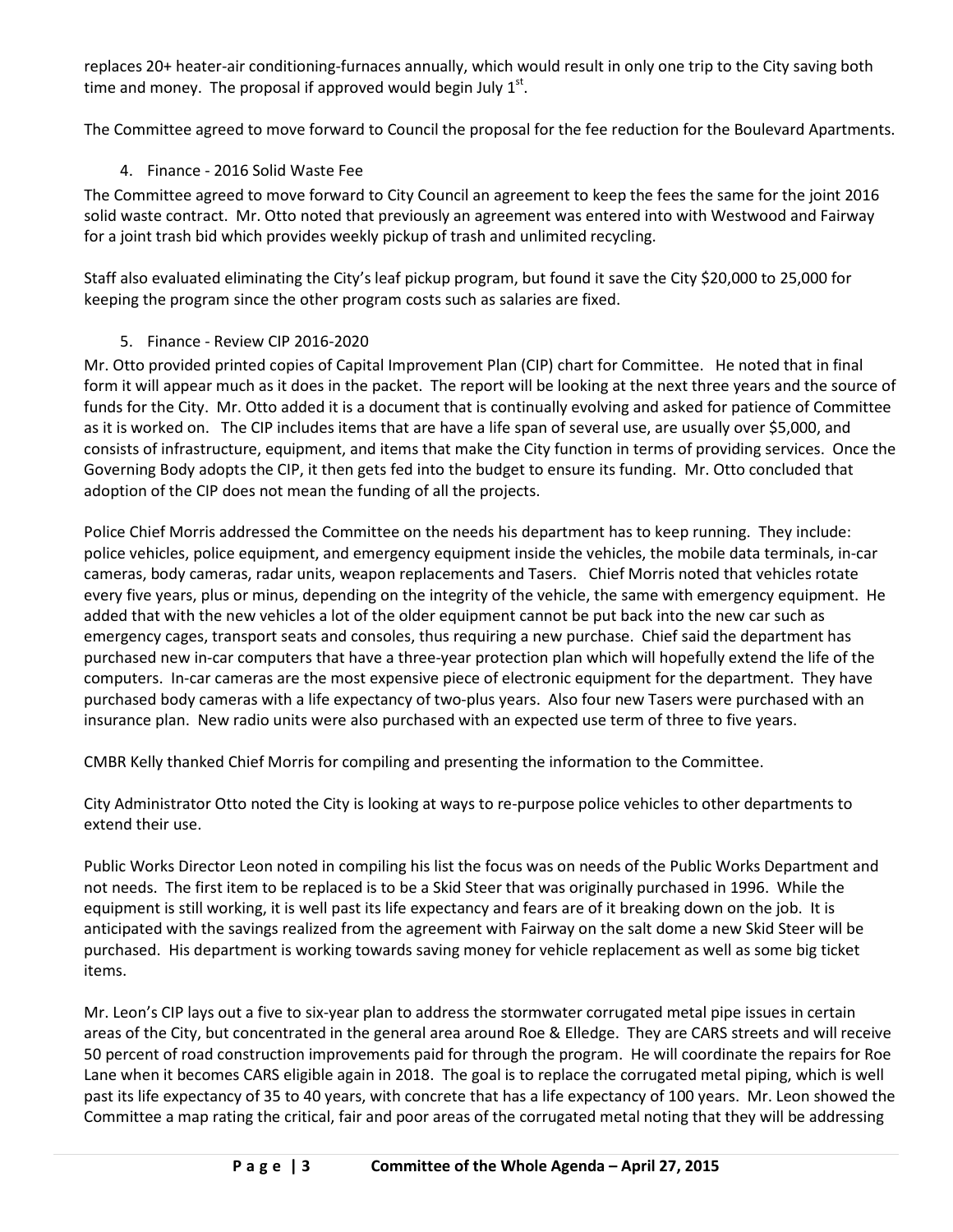the critical-rated sections first. He also recommended that remaining corrugated pipe be inspected every few years as it fails very quickly.

City Administrator Otto noted that in Nall Park plans are being made to create an inlet that would capture the water on the residential side of the trail and direct it to a culvert that goes under the trail and discharges the water. The City has received complaints about water flooding the trail, but will only address the residential issue on Birch at this time. Mr. Leon noted that while the corrugated metal pipe is in a critical state there is nothing structural over it or around it. He added he is aware that the water is tearing up the trail in spots and has knocked over a tree. He states the damage has been done, but there are other pipes in the City that are critical that are under and around streets, believing priorities should be made to maintain the City's infrastructure.

City Administrator Otto stated that a remaining payment of \$31,000 will pay off the lease/purchase of the street sweeper. The City will then begin saving money to purchase a new one in 2018. By saving in advance, it will prevent the need of taking out another full loan for the equipment.

Mr. Otto noted that CARS programs are also listed on the CIP. Also the Building Reserve Fund, which in 2012, a policy was made to set aside 2 to 4 percent of the estimated replacement value of all City buildings. This includes City Hall, Public Works, park equipment and the swimming pool, but does not include the Community Center which will be included in the 27C Community Center account. The goal of this was to avoid tapping into reserve funds for unexpected replacement and repair expenditures. Each budget season looks to replace any monies that have been spent in the previous year.

6. Finance - Background Documents

Mr. Otto stated that a comparison of property taxes paid in Roeland Park and Mission showed that Roeland Park offers pays for services more in their mill levy. He noted that Roeland Park residents do not have to pay separate fees such as a city wide stormwater.

City Administrator Otto said the City annually receives a report from the County Appraiser's Office with regard to property taxes collected from area businesses. He noted that any new business that has entered the TIF district and any property tax increase would remain in the TIF district as it compromises not only property tax, but also city, county, school district and Johnson County Community College taxes. Monies generated in the TIF districts must be used to satisfy the bonds that were pledged as part of the economic development before the City can realize the taxes from the TIF districts. From a planning standpoint, future projects should be budgeted and planned for on how the TIF will be utilized. It was noted that TIF funds are being used for the upgrades and concrete improvements at Granada Park.

Mr. Otto said Columbia Capital is creating a document that will show what things could be like if Walmart leaves Roeland Park and the impact of the loss of sales tax generated by the business. The document model will show the Walmart site at 50 percent of its value for a new tenant. Specific figures cannot be discussed as this is confidential business information.

City Administrator Otto spoke to items added and cut from the budget. It was noted that in 2009, \$773,000 was spent on street maintenance. In 2011, nothing was spent on street maintenance. This extreme drop reflects a decrease in property taxes and a downturn in the economy. \$200,000 was held in the street maintenance account and rolled over to 2012. In 2013, the City spent a little on street maintenance and set up a savings goal of \$400,000 by FY17. He also noted that health insurance costs have changed and it costs less today than in '09 because of a change in plans. It was also noted that salaries of elected and appointed officials were reduced with the Council, Mayor, prosecutor and judge all taking a pay reduction in 2011.

7. Finance - 2015 Timeline Review